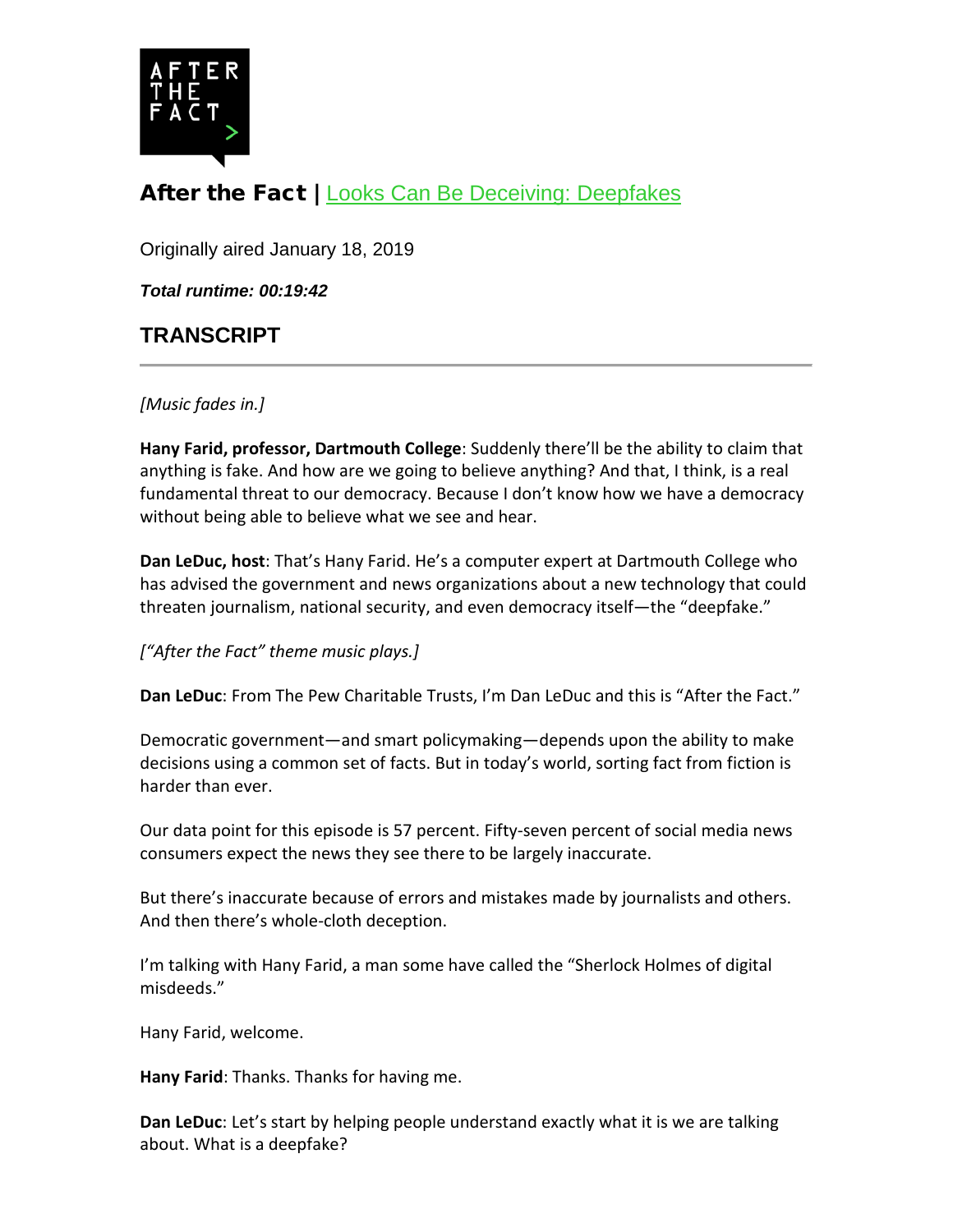

**Hany Farid**: So we're all familiar with fake images, fake video, and fake audio as well. And we've all seen photoshopped images. We've all seen fake video on YouTube. And the deepfake is the general category of the automation of the creation of that, using advances in artificial intelligence and machine learning.

**Dan LeDuc**: And a lot of times we see fake videos, and we know they're fake. They're sort of intended to be entertaining or something. That's not what we're talking about here. We're talking about something much more insidious.

**Hany Farid**: Yeah, I think that's right. We're not talking about images or videos of sharks swimming down the street after a hurricane. We are not talking about funny videos of basketballs going 300 yards into the hoop.

We're talking about the whole-cloth creation that depicts people doing and saying things that they never did. And in some cases, that's done for humor—splicing in, for example, Nic Cage into "The Sound of Music." Very funny, very entertaining.

**Dan LeDuc**: Troubling to some, maybe.

### *[Laughter]*

**Hany Farid**: Yeah, maybe disturbing, but funny. But then there are more nefarious purposes like, for example, the creation of presidents, candidates saying and doing things that they never did. And that is the real concern for us.

**Dan LeDuc**: We're talking about something that is really, really new. And I saw a quote from you that said, "It's always going to be easier to create a fake than detect a fake." So why is it easier to do this? Why can't we see it and detect it?

**Hany Farid**: Yeah, the nature of almost any authentication game, whether that's currency, art, documents, images, video, audio—

**Dan LeDuc**: Let me interrupt. I mean, we're talking like, counterfeiting. So that's a good analogy, maybe, for people to think about a little bit, right?

**Hany Farid**: Yeah. I think that's probably the best analogy. Because for years—in fact, for decades—we have been fighting this counterfeit problem. And it's a good analogy for a couple of reasons. One is that you have this two sides of the equation. You have the adversary and the defender. And also you have a monetary incentive to create the fake.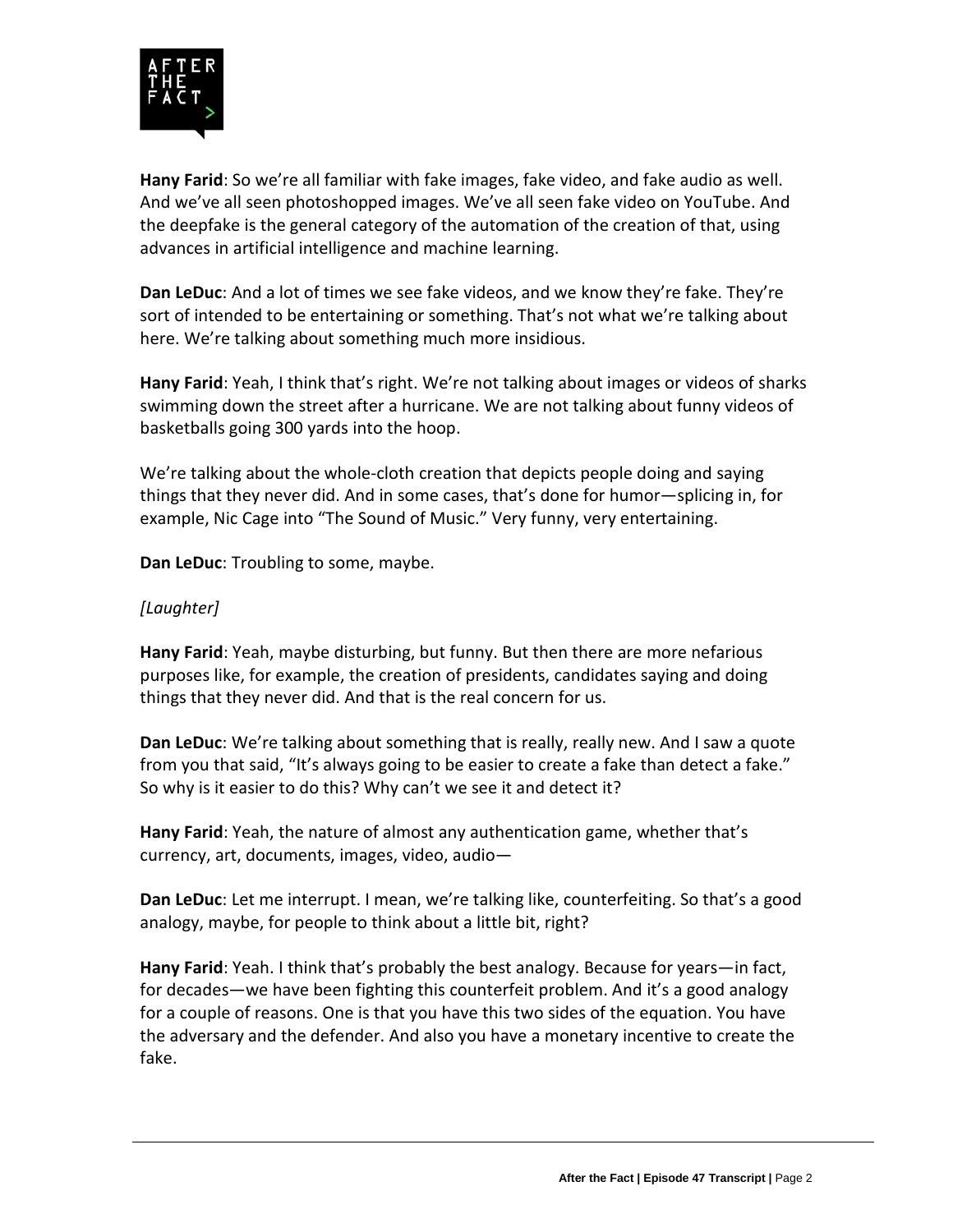

And also in the world we're living in now with deepfakes, there are monetary—and in fact, we are seeing state-sponsored attacks.

So think about, for example, back into the cyberspace. Spam, malware, viruses, ransomware. We get better at defending against them, but they're still there. I still get spam every single day. And that's because our adversary is constantly adapting. And that means we have to constantly adapt. And it's very much an arms race. It very much is constantly escalating. And you never really solve it. You sort of control it a little bit. You minimize the damage. But it's always there. There's always that threat there. And I think that's probably the game we're going to play with this type of content as well.

And it's particularly nefarious now, and it's particularly problematic now, because the content is being created by computers. So we've taken, in many ways, the human out of the loop. So the time, and the expertise, and the expense to create the fake is largely gone now. And the computer, the artificial intelligence system, has just taken over. And so that makes the adversary's job even easier now because it's not like they have to be particularly skilled to create this fake content.

**Dan LeDuc**: Well, let's spend a moment and describe for folks what it is we're talking about. People only need several hours of someone talking. What's the raw material that someone needs to create one of these?

**Hany Farid**: Yeah, so here's the really simple—let's do a couple of versions of this. So imagine you wanted to create a video of a movie star or a politician inserted into a video that they weren't originally in. So what you need, of course, is the original video. That's easy to get. You just take whatever video you want. Whether you want that to be "The Sound of Music," whether you want it to be a press conference, whatever it is, that's your target video.

And then, depending on the techniques that you're going to use, you need anywhere from a few hundred to a few thousand images of somebody. Now for famous people, that's actually relatively easy to get. You just scrape YouTube. You scrape the web. You can find hundreds, thousands, tens of thousands of images of them. And essentially all you really do is you feed an artificial intelligence—or more specifically, a machine learning algorithm—all of that data. And you instruct it to replace the face of the person in the original video with this person's face.

And what it does is it essentially searches the space of all the appearances of the person that you've given them. And it knows what the person looks like in the video. And it either splices one in, or it synthesizes one if it doesn't have it. And then it splices it in. And it does that frame, after frame, after frame in the video. And that's how you create the fake video.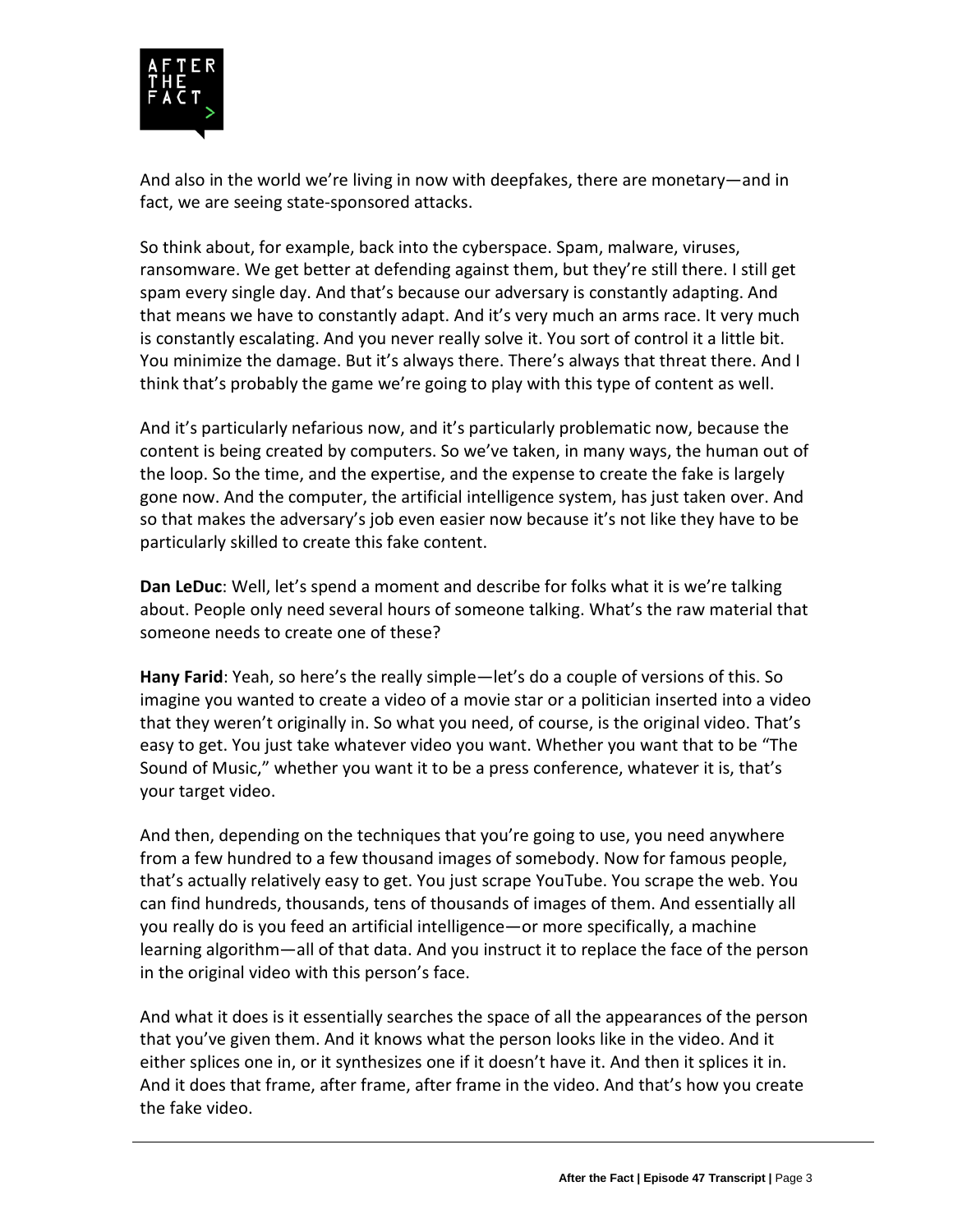

And it actually does it fairly well. They're not perfect. But this technology—every three to six months, we see rapid advances in the realism and the sophistication of the types of fake videos that it can create.

**Dan LeDuc**: Wow. Every three to six months. Which means if you and I are talking a year from now, and nothing is done to sort of come up with alternatives and fixes, these things could look seamless.

**Hany Farid**: Here's what I can tell you. If we were having this conversation a year ago, I would say that this was barely on our radar screen. So here we are a year later, and it is of great concern. And—there's a big if—but if that technology continues to develop at the pace that it has, and all evidence is that it will, I agree with you that a year from now we are going to have the ability to create very sophisticated, very compelling, and difficult to detect fakes. And we will have democratized access to the technology that does that.

So suddenly the threat is actually dual now. Because now suddenly there'll be the ability to claim that anything is fake. And how are we going to believe anything? And that, I think, is a real fundamental threat to our democracy. Because I don't know how we have a democracy without being able to believe what we see and hear.

**Dan LeDuc**: And we're also at a time when the public is increasingly skeptical of what they see online. So we almost seem to—the third factor is almost like this ripe audience for this sort of thing as well.

**Hany Farid**: We have a particularly polarized public, both here in the U.S. and abroad. Part of that is just the nature of our politics today. But part of that is also the echo chamber that is social media, that we are now seeing constantly reinforcing media because of the way content is promoted to us.

And that's, in some ways, the perfect storm: We have the ability to create the content, we have the ability to distribute the content, and we have a willing public to consume it. And if any one of those was disrupted, it would still be a threat but not nearly as large of a threat. So I think the fact that all three of these are lined up like this is a particularly dangerous time for us.

**Dan LeDuc**: You know, our data point for this episode is that 57 percent of social media news consumers say they actually expect the news they see on the social media to be largely inaccurate. That really speaks to the mindset of much of the public. But I do wonder if they're really thinking about, is the news they're seeing purely a deepfake?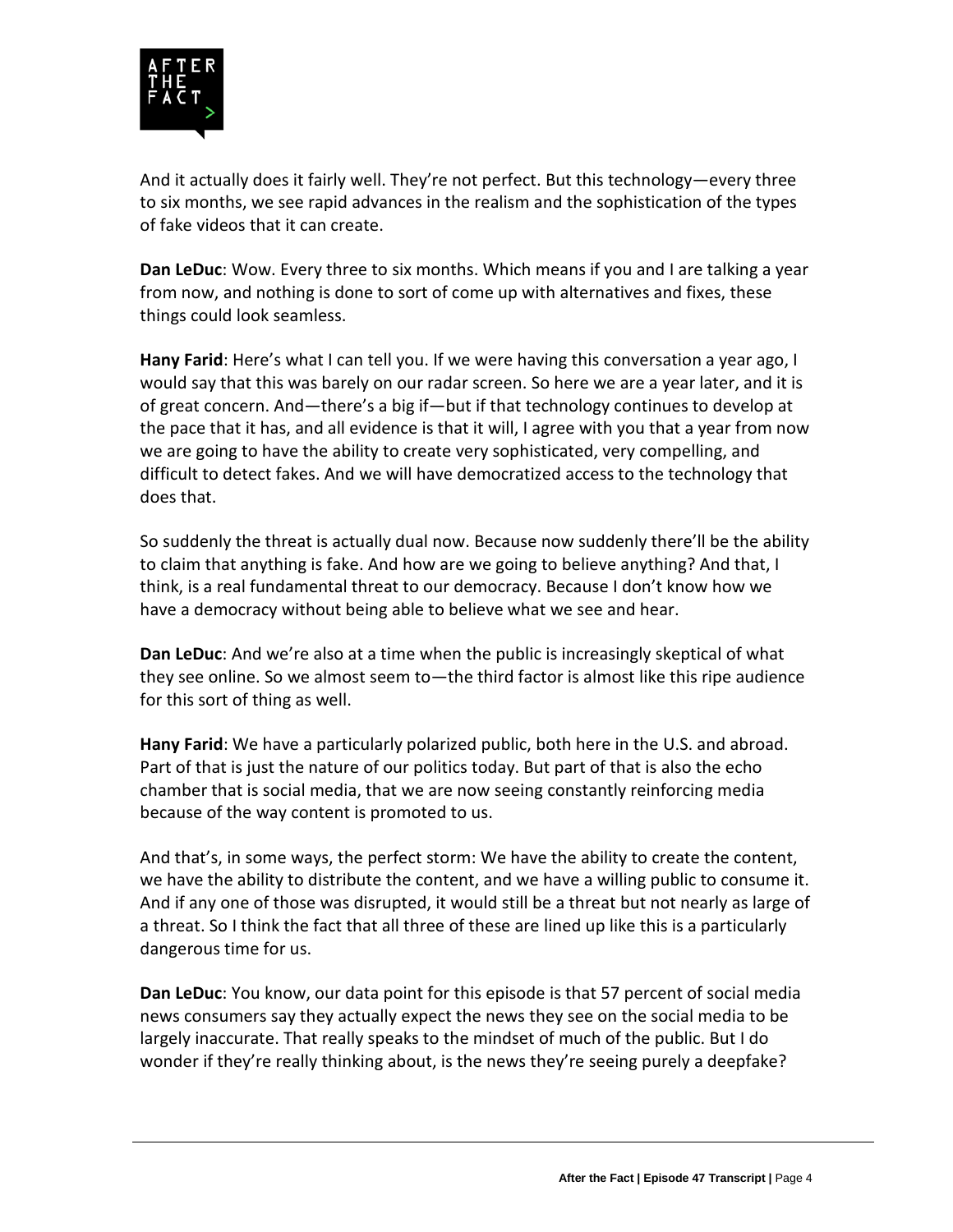

**Hany Farid**: Yeah, I wonder what people think when they say "inaccurate." Because what we know is that it's not just inaccurate. In some cases, it's just outright false. It's just completely made up, and sometimes intentionally so. I find that number, by the way, incredibly disturbing. And I find it particularly disturbing when you look at another number, which says that now more than half of Americans get the majority of their news from social media.

So put those two numbers together and I think that is something that we should be very, very concerned about.

**Dan LeDuc**: And let's emphasize that this is not some scientists at places like Dartmouth and Berkeley and elsewhere who are just sort of talking about hypothetical threats. The broader potential threat at the sort of world political level has led the government to take this seriously. You're working with the Defense Advanced Research Project. That's sort of the Pentagon's think tank, right?

**Hany Farid**: Yeah, that's right. So DARPA, about four years ago, started getting serious about developing technology to detect fake content. And I will say that this was before the explosion in artificial intelligence and machine learning. This was before the word "deepfake" was even in our vernacular. But we were already concerned about the ability to create fake content now, what we considered the good old-fashioned way, with things like Photoshop.

We are particularly concerned about the national security issues. We're concerned about how this can be used to disrupt national elections. We are worried about how media outlets will be able to vet information. We are worried about the threat to movie stars, actors, politicians, average person, and your ability to create harmful fake content with them in it. And across the board, we are very concerned about the proliferation of this type of content and what it means to us as a society.

And you said this—and I think it's important to emphasize that—this is not abstract. We are seeing real consequences to this. We have seen violence and death in Myanmar, and Sri Lanka, in India, in the Philippines that have been around fake news and fake content. And so these aren't abstract notions anymore. We have seen election tampering, both here and abroad, in terms of interference from outside parties.

So these are not just academics sitting around saying, "Hey, this is a possible threat." We are seeing real-world implications of this. And I think it's the tip of the iceberg.

**Dan LeDuc**: What can we do, and what's being done?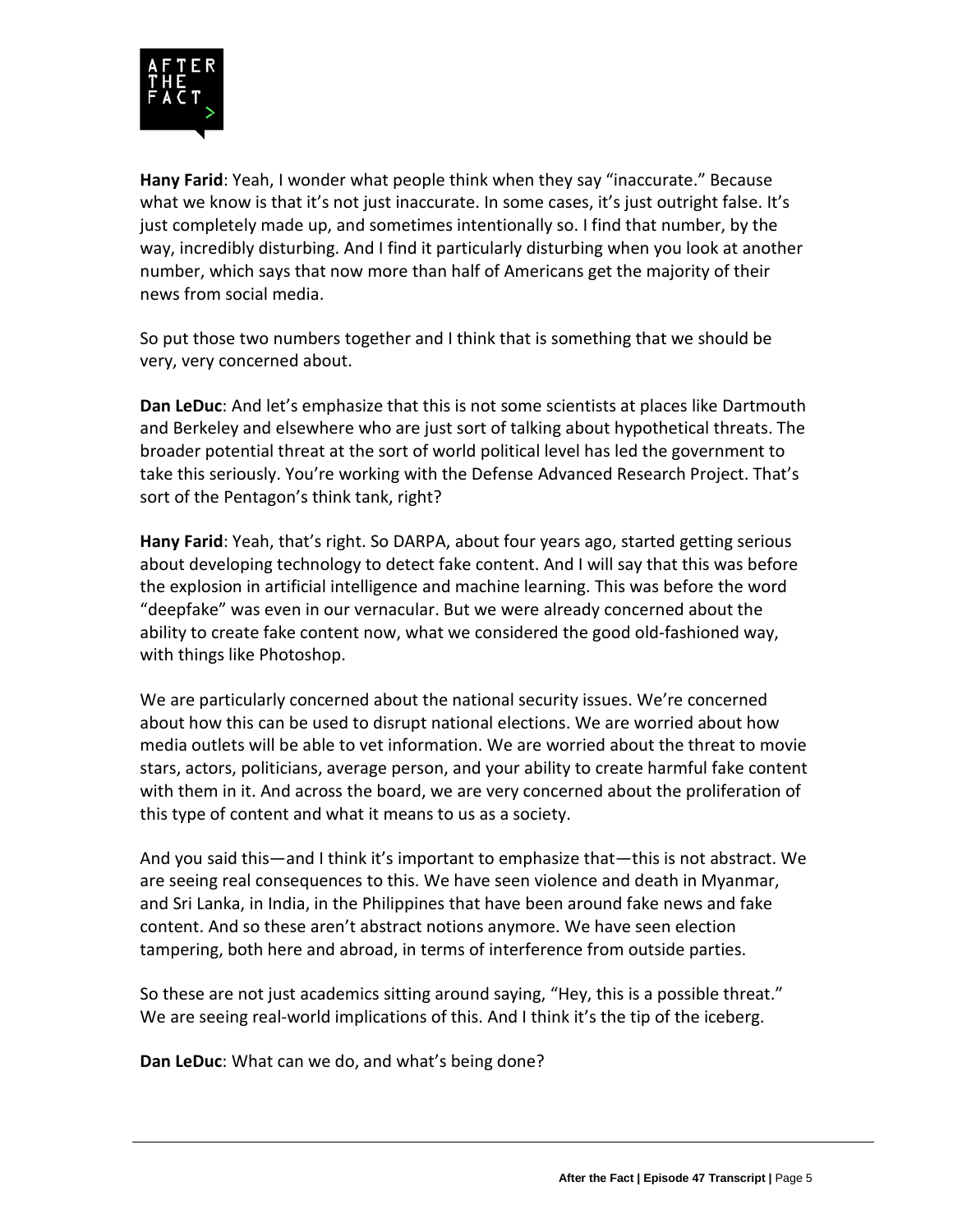

**Hany Farid**: One of the things that we are working on is developing technology that can, for example, determine that a video of President Trump, or Prime Minister May, or Chancellor Merkel is in fact them.

And I'll just give you some sort of broad strokes on how we do that. So one of the things that we've discovered watching hundreds of hours of our world leaders is that they have particular tics, if you will, or patterns in how they speak.

And so one of the things we've been doing is building what we call a "soft biometric" that looks for these patterns in how we talk, how we raise our eyebrows slightly when we say a word, how we tilt our head slightly when we, for example, are contemplating something or are upset about something, or how we, for example, smile and how our eyes move and our lips move and our head moves when we do that. And what we are finding are these very strong correlations and, more importantly, that those correlations are disrupted in the creation of a fake. Because you're sort of creating this chimera of a person. You're putting words into their mouth. And you're changing facial expressions that are not consistent.

And even though we as humans may not necessarily detect that—but the computer can measure these things extremely accurately and then look for deviations. And so that's one of the things particularly with respect to world leaders that we are very concerned about because of the influence—the undue influence—that that can have on everything from national security to democratic elections.

**Dan LeDuc**: And that gets at authenticating a video like this. But as you were talking about earlier, if someone decides to create a video of a world leader who says, "We're under attack, and we're launching our nuclear weapons"—that's going to go viral around the world in seconds.

**Hany Farid**: A nanosecond.

**Dan LeDuc**: Yeah. I mean, millions of people will see that in the time it takes me to finish the sentence. And so how do we address that speed—I mean, what do we do?

**Hany Farid**: This is exactly the right question. So for example, if somebody sends me a video, I may be able to analyze it hours, days, weeks after its release and come to some conclusion. OK, fine. But what do you do when you've got five seconds to make a decision on the authenticity of video? And while that doesn't happen often, when it does happen, it's going to be serious.

**Dan LeDuc**: The stakes are very high in those moments, yes.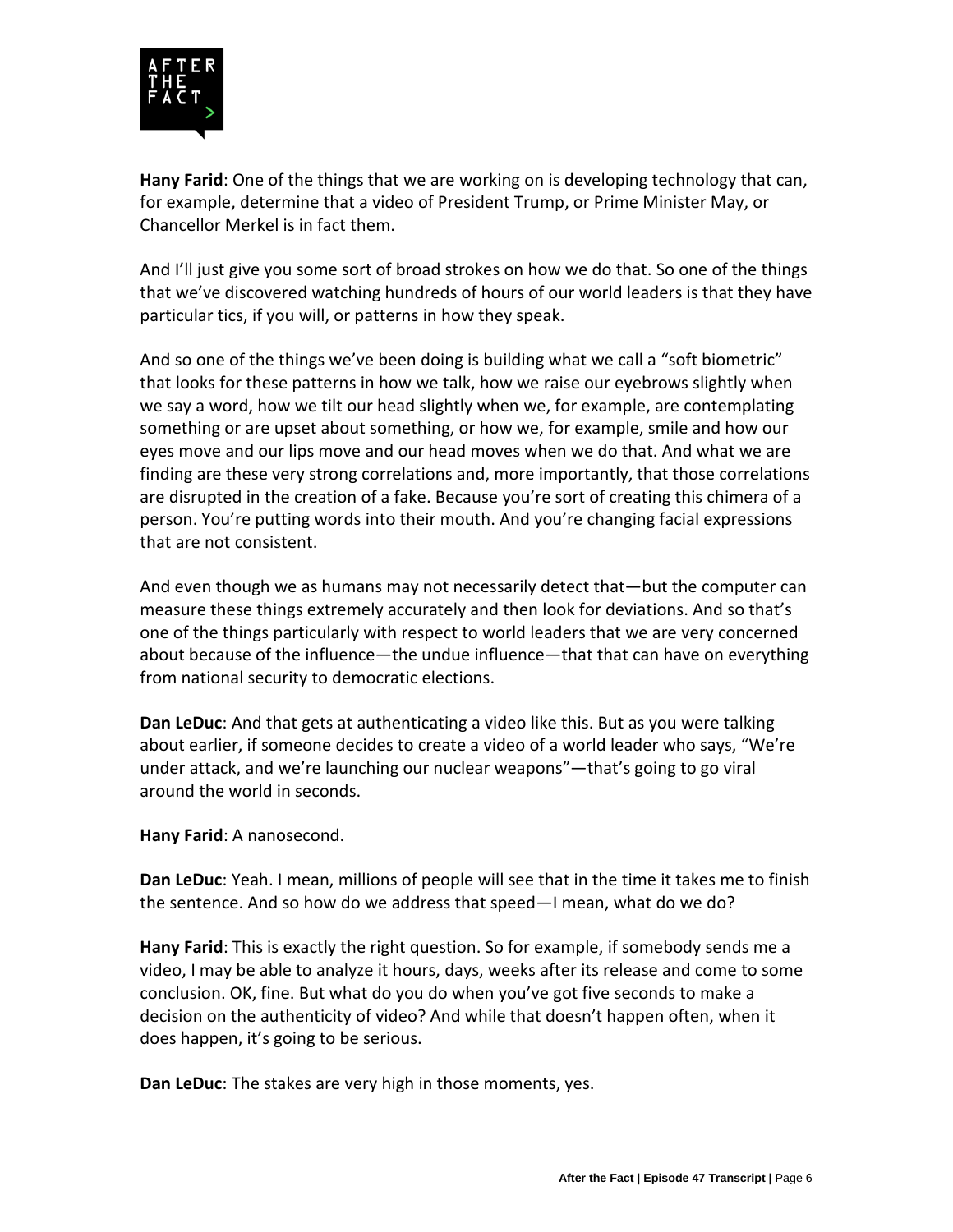

**Hany Farid**: So now we have an interesting problem. But let me make the problem a little bit worse for you. Today on YouTube, there are between 400 and 500 hours of video uploaded every minute. So now you've got to deal with that insane amount of data being uploaded on a daily basis and be able to run technology, if you want to do it on upload, essentially instantaneously. And that is a huge ask.

So I don't have a good answer to that. I don't think that any technology that we develop in the next few years will be able to work at that scale. So the best we can hope for is to put this technology in the hands of the National Security Agency, the CIA, the FBI, the law enforcement agencies that are, in the end, going to have to make these decisions, so that when these videos are released, there is somebody in power who can have the tools that they need to make an assessment.

And this is essentially that same type of questions we've had with physical weapons. How do we distribute these things in a way that protects us, protects our allies, but doesn't arm our adversaries? And I think it's a very analogous position. And I don't have great answers to this. It's constantly changing. The landscape is constantly changing. So an institution we may trust today, we may not trust tomorrow.

**Dan LeDuc**: Let's go back to technology for one last moment, which is—can you talk us through a couple of things that are in the works to help address this in the sense of how videos can be created and authenticated even when they're being created?

**Hany Farid**: So I think there's a couple of ways to tackle this problem. So let's say there's two basic ways. So one is the way that I've been talking about, which is: We are given a video. And we have developed technology to detect that, whether it's looking for patterns in the way somebody speaks or maybe we are finding artifacts in the video that are results of being generated by a computer.

Now, there's a fundamentally different approach to this, which is that, when there are mission-critical videos—for example, a political speech or a video of police misconduct, or human rights violations, or natural disasters—that those videos are recorded in what is called a controlled capture environment. And so the idea there is instead of using sort of the standard camera video app that you use on your mobile device, that you use a special type of software that sits on your iPhone or your Android or whatever your device is.

And what it does is at the point of record, and exactly at the point of record, it cryptographically signs the content, puts that signature on the blockchain, which is essentially a distributed ledger that makes it very difficult, if not impossible, to manipulate that signature. And then that allows us later on down the line to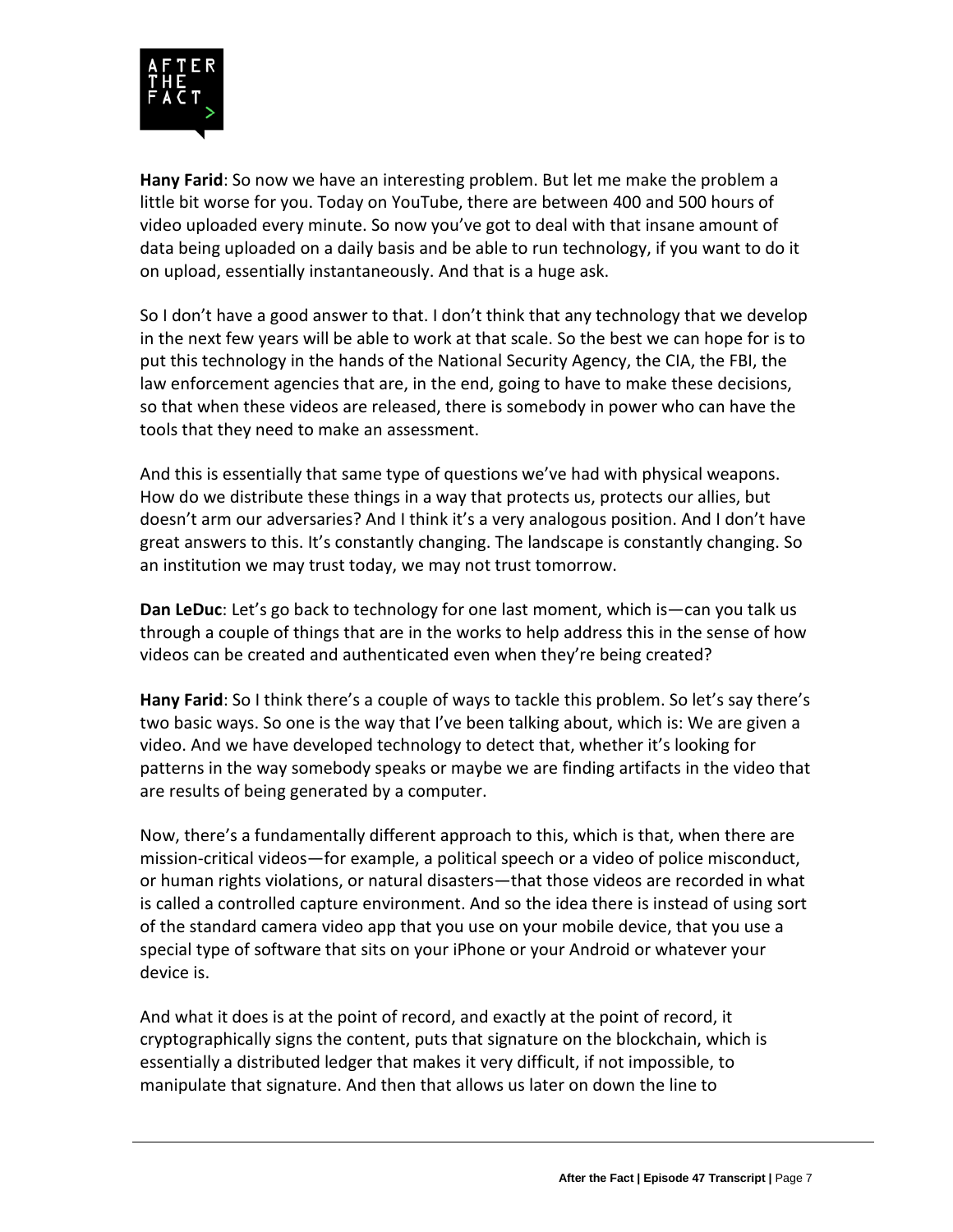

authenticate that video by comparing the signature to the signature that was put on the blockchain at the time of recording.

It's a very nice technology. It puts the burden not on the person receiving the video, but on the person creating the video. So in the high-stakes situation particularly, this is a very nice technology. And that technology exists today. And I'm a strong advocate of deploying this type of technology because it's something that we can do today. It works at scale. It's highly reliable. And I think it will deal with some of the concerns, that when you have this control capture video we can say something fairly definitive about it. And then we'll deal with the other situations as we have to.

And so I'm really encouraged by that. I will say that on the other side, the more forensic analysis side, people like me are outgunned. There is probably 100 to 1,000 to 1 more people developing the technology to manipulate content than there is to detect.

#### **Dan LeDuc**: Hmm.

**Hany Farid**: I'd like to see more people doing what I do. I think that will help. But I think also we're going to have to come to grips with how we deploy that technology, how we release that technology, who has control of that technology.

Ideally what I would do is I would tell you there's a technological solution. That there's a button you can push that will authenticate content for you. There's not, and won't be for a while. So now we revert back to the human component.

**Dan LeDuc**: So maybe we can offer some advice to just the average person who sits down and looks at their laptop or their phone, which they do countless times a day now. Knowing that this is a possibility out there, what can the average person start doing?

**Hany Farid**: I think that there's a couple things that we as the consumer, as the public, can do as we consume content online. Number one is slow down. The fact is the internet moves very, very fast. We move very, very fast on the internet. We are blowing through things, largely reading headlines, retweeting, liking, sharing, without really digging in. And we have to slow down. We have to slow down in how we consume content.

We also have to become more critical without becoming cynical. We also have to understand that, particularly on social media, the content that is being fed to us is going through a filter. It is being catered to you. And we should understand that. And that's really important. So understand that the content being provided to you on social media is being provided to you to keep you on that platform for as long as possible. And so we have to get out of that echo chamber. We have to understand that there are diverse